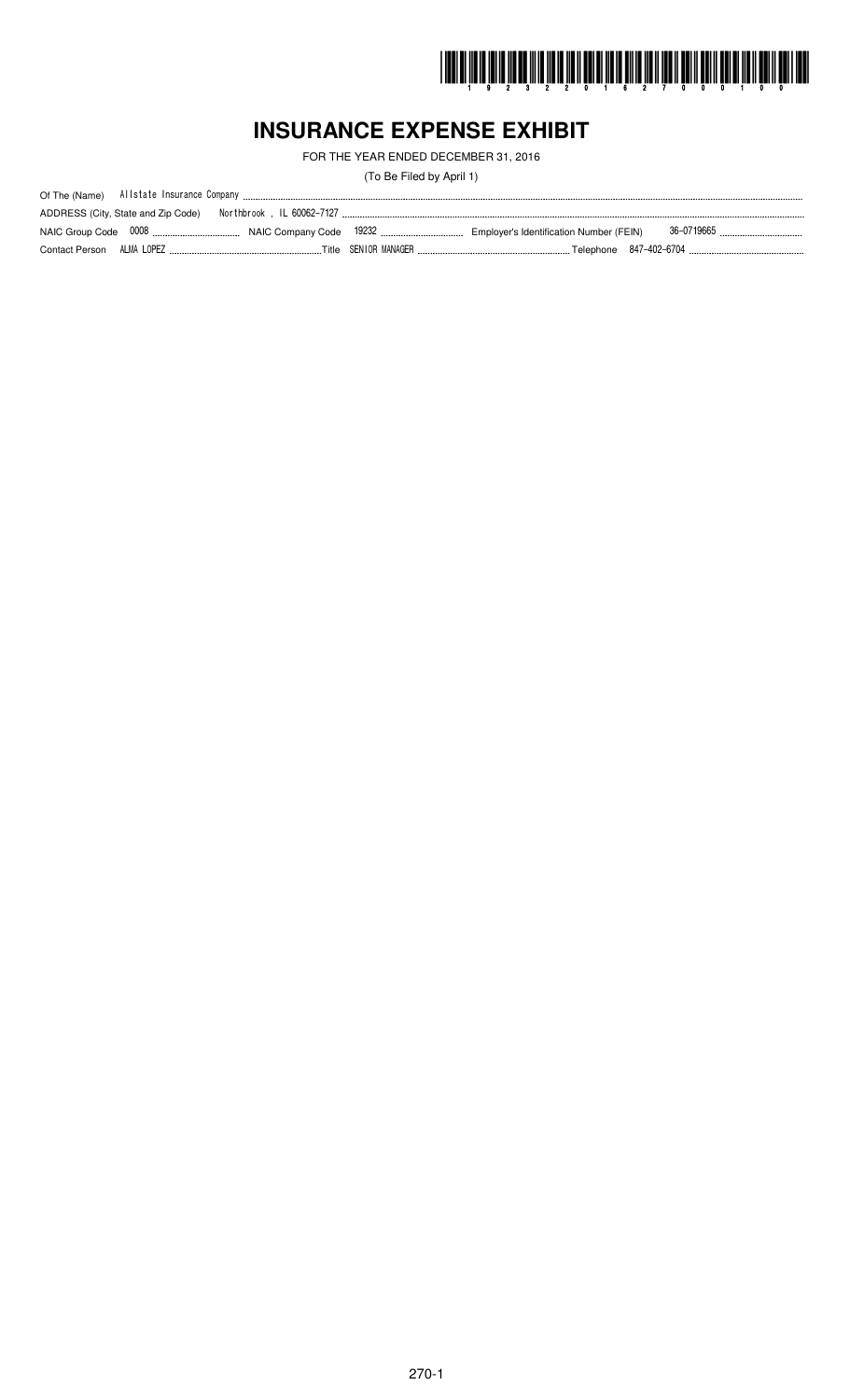# **INTERROGATORIES**

| 1.  | Change in reserve for deferred maternity and other similar benefits are reflected in:                                                       |                                   |
|-----|---------------------------------------------------------------------------------------------------------------------------------------------|-----------------------------------|
|     |                                                                                                                                             | $\begin{bmatrix} 1 \end{bmatrix}$ |
|     |                                                                                                                                             | $\lceil$ $\rceil$                 |
|     |                                                                                                                                             | [X]                               |
| 2.  | Indicate amounts received from securities subject to proration for federal tax purposes. Report amounts in whole dollars only:              |                                   |
|     |                                                                                                                                             |                                   |
|     |                                                                                                                                             |                                   |
|     |                                                                                                                                             |                                   |
|     |                                                                                                                                             |                                   |
|     |                                                                                                                                             |                                   |
| 3.  | Indicate amounts shown in the Annual Statement for the following items. Report amounts in whole dollars only:                               |                                   |
|     |                                                                                                                                             |                                   |
|     |                                                                                                                                             |                                   |
| 4.1 | The information provided in the Insurance Expense Exhibit will be used by many persons to estimate the allocation of expenses and profit to |                                   |
| 4.2 |                                                                                                                                             |                                   |
|     | Statement may be attached.                                                                                                                  |                                   |
| 4.3 | If yes, explain:                                                                                                                            |                                   |

The Miscellaneous taxes unassigned reflected on Part II and III are tax expenses that were incurred in states and provinces where Allstate Insurance Company is licensed but does not write any business.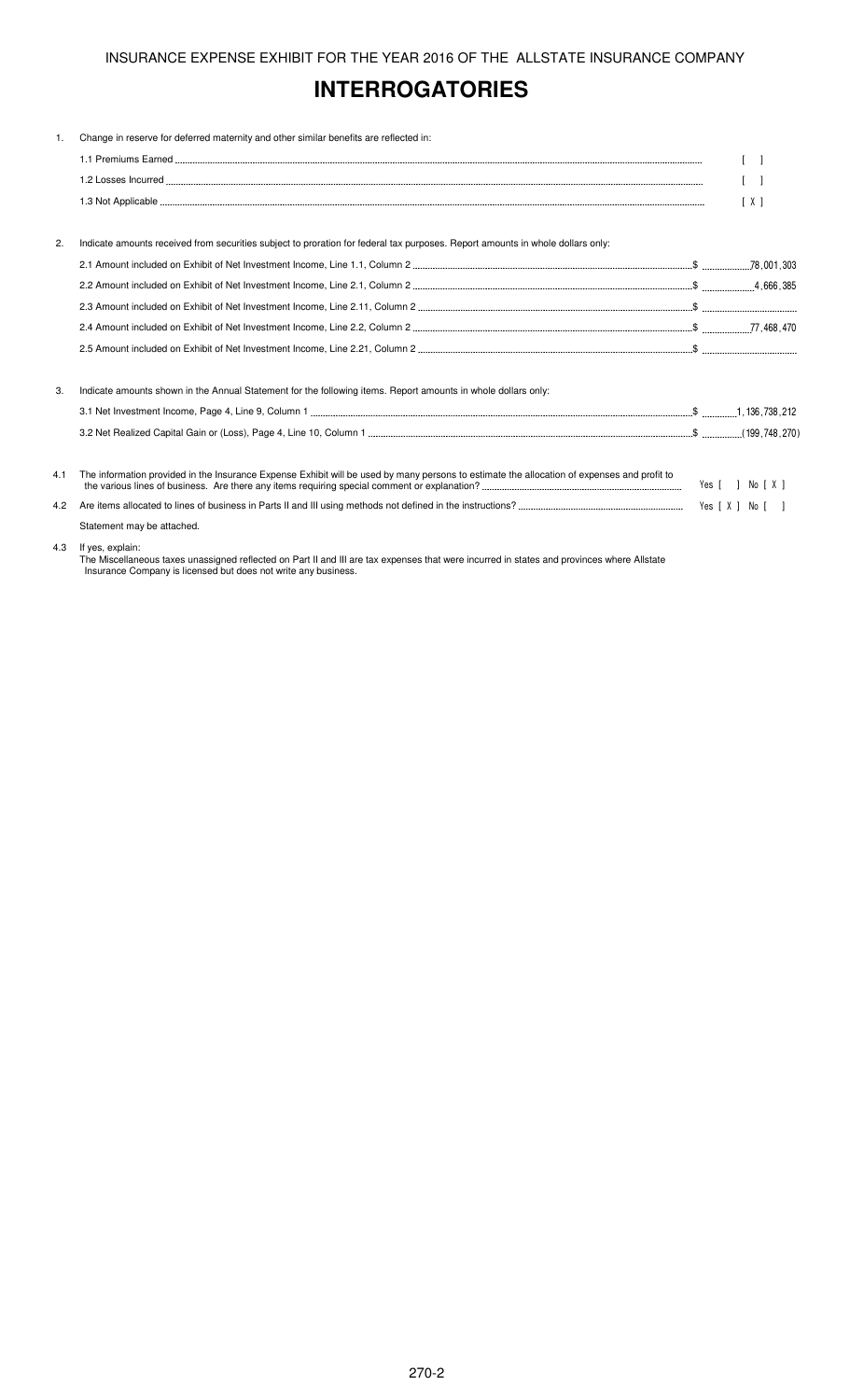# **PART I - ALLOCATION TO EXPENSE GROUPS**

|       |                                            |                 | (000 OMITTED)                  |                                         |                              |                                  |                               |
|-------|--------------------------------------------|-----------------|--------------------------------|-----------------------------------------|------------------------------|----------------------------------|-------------------------------|
|       |                                            | 1               | $\overline{2}$                 | <b>Other Underwriting Expenses</b><br>3 | 4                            | 5                                | 6                             |
|       |                                            |                 | Acquisition, Field             |                                         |                              |                                  |                               |
|       |                                            |                 | Supervision and                |                                         |                              |                                  |                               |
|       |                                            | Loss Adjustment | Collection                     | General                                 | Taxes, Licenses              | Investment                       |                               |
|       | <b>Operating Expense Classifications</b>   | Expense         | <b>Expenses</b>                | Expenses                                | and Fees                     | Expenses                         | <b>Total Expenses</b>         |
| 1.    | Claim adjustment services:                 |                 |                                |                                         |                              |                                  |                               |
|       |                                            |                 |                                |                                         |                              |                                  | 186,461                       |
|       |                                            |                 |                                |                                         |                              |                                  | 686,794                       |
|       |                                            |                 |                                |                                         |                              |                                  | 31,062                        |
|       | 1.4 Net claim adjustment services (Lines   |                 |                                |                                         |                              |                                  |                               |
|       |                                            |                 |                                |                                         |                              |                                  | .842,193                      |
| 2.    | Commission and brokerage:                  |                 |                                |                                         |                              |                                  |                               |
|       |                                            |                 |                                | -------------------------------         |                              | -------------------------------- | .590,739<br>                  |
|       | 2.2 Reinsurance assumed excluding          |                 |                                |                                         |                              |                                  |                               |
|       |                                            |                 |                                |                                         |                              |                                  |                               |
|       | 2.3 Reinsurance ceded excluding            |                 |                                |                                         |                              |                                  |                               |
|       |                                            |                 |                                |                                         |                              |                                  |                               |
|       |                                            |                 |                                |                                         |                              |                                  |                               |
|       |                                            |                 |                                |                                         |                              |                                  | $\frac{1}{2}$ 572, 140        |
|       |                                            |                 |                                |                                         |                              |                                  |                               |
|       |                                            |                 |                                |                                         |                              |                                  |                               |
|       | 2.7 Policy and membership fees             |                 |                                |                                         |                              |                                  |                               |
|       | 2.8 Net commission and brokerage (Lines    |                 |                                |                                         |                              |                                  |                               |
|       |                                            |                 |                                |                                         |                              |                                  |                               |
| 3.    |                                            |                 |                                |                                         |                              | ________________________________ | 82,499                        |
| 4.    |                                            |                 |                                | $\overline{\phantom{a}}$ 3              |                              |                                  | 755,185                       |
| 5.    |                                            |                 |                                | 11,702                                  |                              |                                  | 15,438                        |
| 6.    |                                            |                 |                                | <u> </u><br>153,821                     |                              |                                  | 153.821                       |
| 7.    |                                            |                 |                                |                                         |                              |                                  |                               |
|       |                                            |                 |                                |                                         |                              |                                  |                               |
| 8.    | Salary related items:                      |                 |                                |                                         |                              |                                  |                               |
|       |                                            |                 |                                | 609,748                                 |                              |                                  |                               |
|       |                                            |                 |                                |                                         |                              |                                  | 158,671                       |
| 9.    |                                            |                 | $\frac{133.027}{2}$            |                                         |                              |                                  | 478.323                       |
| 10.   |                                            |                 | 330                            |                                         |                              | 165                              | 4,364                         |
| 11.   |                                            |                 | ------------------------------ |                                         |                              |                                  | ----------------------------- |
| 12.   |                                            |                 |                                | 24,962                                  |                              | 720                              | 131,400                       |
| 13.   |                                            |                 | .29.510<br>.                   | .64,766                                 |                              | (964)                            | $\frac{171.201}{200}$         |
|       |                                            |                 | .12,092                        |                                         |                              | 477                              |                               |
| 14.   |                                            |                 |                                | 46,458                                  |                              |                                  | .68,658                       |
| 15.   | Cost or depreciation of EDP equipment      |                 | 63.767                         | 121,633                                 |                              | .3.361                           |                               |
|       |                                            |                 | .                              |                                         |                              |                                  |                               |
| 16.   |                                            |                 | 4.329<br>.                     | 17,819<br>.                             | ---------------------------- | 3.567<br>.                       | 33,880                        |
| 17.   | Postage, telephone and telegraph,          |                 | 28,946                         |                                         |                              |                                  |                               |
|       | exchange and express                       | 42,229          |                                | .89,146                                 |                              | .780                             | 161, 102                      |
| 18.   |                                            |                 | .432                           | .30,760<br>.                            |                              |                                  | 35,476                        |
| 19.   |                                            |                 | 1,469,608                      |                                         |                              | .61,066                          | 4.662.519                     |
| 20.   | Taxes. licenses and fees:                  |                 |                                |                                         |                              |                                  |                               |
|       | 20.1 State and local insurance taxes       |                 |                                |                                         |                              |                                  |                               |
|       | deducting guaranty association             |                 |                                |                                         |                              |                                  |                               |
|       |                                            |                 |                                |                                         |                              |                                  | .660, 186<br>.                |
|       | 20.2 Insurance department licenses and     |                 |                                |                                         |                              |                                  |                               |
|       |                                            |                 |                                |                                         | .22,621                      |                                  | .22,621                       |
|       | 20.3 Gross quaranty association            |                 |                                |                                         |                              |                                  |                               |
|       |                                            |                 |                                |                                         |                              |                                  | 1,395                         |
|       | 20.4 All other (excluding Federal and      |                 |                                |                                         |                              |                                  |                               |
|       |                                            |                 |                                |                                         | .24,334                      |                                  |                               |
|       | 20.5 Total taxes, licenses and fees (Lines |                 |                                |                                         |                              |                                  |                               |
|       |                                            |                 |                                |                                         |                              |                                  |                               |
| 21.   |                                            |                 |                                |                                         |                              |                                  |                               |
| 22.   |                                            |                 |                                |                                         |                              | .9.021                           | 9,021                         |
|       |                                            |                 |                                |                                         |                              |                                  | <u></u> XXX                   |
| 23.   |                                            |                 |                                |                                         |                              |                                  |                               |
| 24.   | Aggregate write-ins for miscellaneous      | 555,231         | 99, 185                        | 355,208                                 |                              | 52                               | 1,009,676                     |
|       | operating expenses                         |                 |                                |                                         |                              |                                  |                               |
| 25.   | TOTAL EXPENSES INCURRED                    | 3,219,436       | 4,786,154                      | 1,665,041                               | 708,534                      | 96,868                           | 10,476,033                    |
|       | <b>DETAILS OF WRITE-INS</b>                |                 |                                |                                         |                              |                                  |                               |
| 2401. |                                            |                 | 130,257                        |                                         |                              |                                  | .980,231<br>.                 |
| 2402. | Change in unallocated loss adjustment      |                 |                                |                                         |                              |                                  |                               |
|       |                                            |                 |                                |                                         |                              |                                  |                               |
| 2403. |                                            |                 |                                |                                         |                              |                                  | 41,381                        |
| 2498. | Summary of remaining write-ins for Line    |                 |                                |                                         |                              |                                  |                               |
|       |                                            |                 | (24,085)<br>.                  | 3,667                                   |                              | -------------------------------  | (54, 958)                     |
| 2499. | Totals (Lines 2401 through 2403 plus       |                 |                                |                                         |                              |                                  |                               |
|       | 2498)(Line 24 above)                       | 555,231         | 99, 185                        | 355,208                                 |                              | 52                               | 1,009,676                     |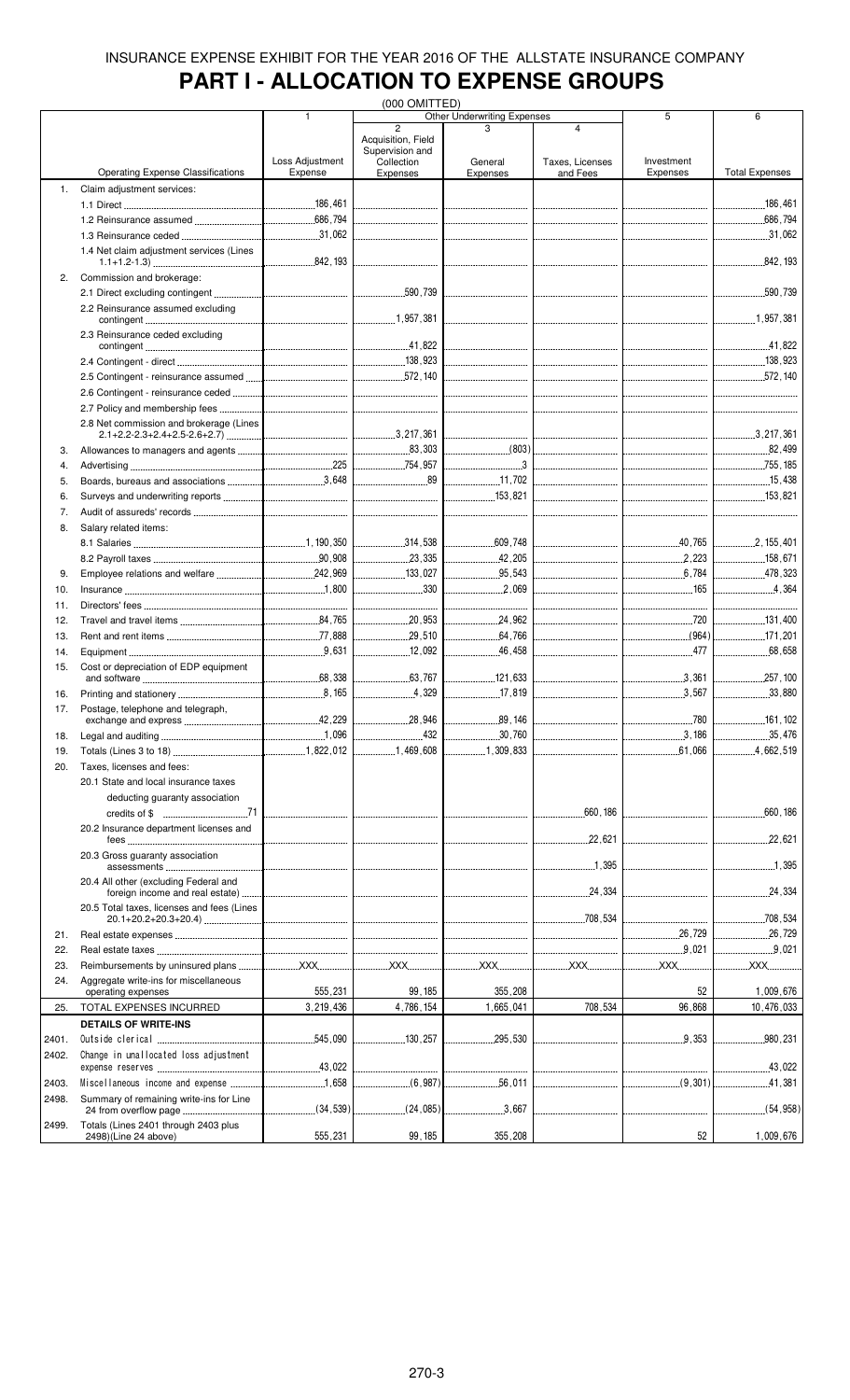# **PART II - ALLOCATION TO LINES OF BUSINESS NET OF REINSURANCE**

PREMIUMS, LOSSES, EXPENSES, RESERVES AND PROFITS AND PERCENTAGES TO PREMIUMS EARNED FOR BUSINESS NET OF REINSURANCE (000 OMITTED)

|                |                                          |                  |                                   |                 |                |                  |      |                        |                   | $000$ $01011$ $111$         |          | <b>Loss Adjustment Expense</b> |             |                          |                     |                             |             | <b>Loss Adjustment Expense</b> |                   |                         |       |                  |              |
|----------------|------------------------------------------|------------------|-----------------------------------|-----------------|----------------|------------------|------|------------------------|-------------------|-----------------------------|----------|--------------------------------|-------------|--------------------------|---------------------|-----------------------------|-------------|--------------------------------|-------------------|-------------------------|-------|------------------|--------------|
|                |                                          |                  |                                   |                 |                |                  |      |                        |                   |                             |          |                                |             |                          |                     |                             |             |                                |                   |                         |       |                  |              |
|                |                                          | Premiums Written |                                   | Premiums Earned |                | Dividends to     |      |                        |                   | Defense and Cost            |          |                                |             |                          |                     | Defense and Cost            |             |                                |                   | <b>Unearned Premium</b> |       |                  |              |
|                |                                          | (Pg. 8, Pt. 1B,  |                                   | (Pg. 6, Pt. 1,  |                | Policyholders    |      | <b>Incurred Loss</b>   |                   | <b>Containment Expenses</b> |          | Adjusting and Other            |             | <b>Unpaid Losses</b>     |                     | <b>Containment Expenses</b> |             | Adjusting and Other            |                   | Reserves                |       |                  |              |
|                |                                          | Col. 6)          |                                   | Col. 4)         |                | (Pg. 4, Line 17) |      | (Pg. 9, Pt. 2, Col. 7) |                   | Incurred                    |          | Expenses Incurred              |             | (Pg. 10, Pt. 2A, Col. 8) |                     | Unpaid                      |             | <b>Expenses Unpaid</b>         |                   | (Pg. 7, Pt. 1A, Col. 5) |       | Agents' Balances |              |
|                |                                          |                  | $\overline{2}$                    | 3               | $\overline{4}$ | -5               | 6    |                        |                   | 9                           | 10       | 11                             | 12          | 13                       | 14                  | 15                          | 16          | 17                             | 18                | 19                      | 20    | 21               | 22           |
|                |                                          | Amount           | %                                 | Amount          | $\%$           | Amount           | $\%$ | Amount                 | O/                | Amount                      | $\%$     | Amount                         | $\%$        | Amount                   | $\%$                | Amount                      | $\%$        | Amount                         | %                 | Amount                  | $\%$  | Amount           | %            |
|                | Fire                                     | 29,736           | .XXX.                             | .30,977         | 100.0          |                  |      | .15,638                | .50.5             | .910                        | .2.9     | .1,539                         | .5.0        | .9,325                   | .30.1               | .2,033                      | .6.6        | .665                           | .2.1              | .15,823                 | .51.1 | .4.773           | .15.4        |
| 2.1            | <b>Allied Lines</b>                      | 2.145            | .XXX.                             | 2.262           | 100.0          |                  |      | .1.043                 | 46.1              | (4)                         | (0.2)    | (304)                          | (13.4)      | .1.137                   | .50.3               | 59                          | .2.6        | 1.089                          | 48.1              | .1,096                  | 48.4  | 344              | .15.2        |
| 2.2            | Multiple Peril Crop                      |                  | XXX.                              |                 | 100.0          |                  |      |                        |                   |                             |          |                                |             |                          |                     |                             |             |                                |                   |                         |       |                  |              |
| 2.3            | Federal Flood                            |                  | XXX.                              |                 | 100.0          |                  |      |                        |                   |                             |          | .7.754                         |             |                          |                     |                             |             | .1,262                         |                   |                         |       | (3,970)          |              |
|                |                                          |                  | <b>XXX</b>                        |                 | 100.0          |                  |      |                        |                   |                             |          |                                |             |                          |                     |                             |             |                                |                   |                         |       |                  |              |
| 2.4            | Private Crop                             |                  |                                   |                 | 100.0          |                  |      |                        |                   |                             |          |                                |             |                          |                     |                             |             |                                |                   |                         |       |                  |              |
| 2.5            | Private Flood                            |                  | XXX.                              |                 |                |                  |      |                        |                   |                             |          |                                |             |                          |                     |                             |             |                                |                   |                         |       |                  |              |
| 3.             | Farmowners Multiple Peril                |                  | XXX.                              |                 | .100.0         |                  |      |                        |                   |                             |          |                                |             |                          |                     |                             |             |                                |                   |                         |       |                  |              |
| $\overline{4}$ | Homeowners Multiple Peril                | .7.175.161       | .XXX.                             | .7.213.328      | .100.0         |                  |      | .3,831,138             | .53.1             | .124,530                    | .1.7     | .536, 139                      | .7.4        | .1.613.325               | .22.4               | 184,306                     | .2.6        | .147,827                       | .2.0              | .3,896,452              | .54.0 | 1, 151, 008      | .16.0        |
| 5.1            | Commercial Multiple Peril (Non-          |                  |                                   |                 |                |                  |      |                        |                   |                             |          |                                |             |                          |                     |                             |             |                                |                   |                         |       |                  |              |
|                | Liability Portion)                       | .506,568         | XXX.                              | 515,768         | 100.0          |                  |      | 314,902                | 61.1              | .7,987                      | 1.5      | 47,904                         | 9.3         | 97.007                   | 18.8                | .5,392                      | .1.0        | 15,259                         | 3.0               | 267.472                 | .51.9 | 81, 154          | 15.7         |
| 5.2            | Commercial Multiple Peril (Liability     |                  |                                   |                 |                |                  |      |                        |                   |                             |          |                                |             |                          |                     |                             |             |                                |                   |                         |       |                  |              |
|                | Portion)                                 | 133,485          | .XXX.                             | .136,850        | 100.0          |                  |      | 59,627                 | 43.6              | 16,622                      | .12.1    | .4,380                         | .3.2        | 195,298                  | .142.7              | 48,868                      | .35.7       | .10, 101                       | .7.4              | .68,225                 | .49.9 | .21,539          | .15.7        |
| 6              | Mortgage Guaranty                        |                  | XXX.                              |                 | 100.0          |                  |      |                        |                   |                             |          |                                |             |                          |                     |                             |             |                                |                   |                         |       |                  |              |
| 8.             | Ocean Marine                             | .5.375           | XXX.                              | .5.372          | 100.0          |                  |      | 2,272                  | 42.3              | 14                          | 0.3      | .461                           | 8.6         | .614                     | .11.4               | 48                          | 0.9         | 86                             | .1.6              | .2.455                  | 45.7  | 863              | .16.1        |
| 9.             | <b>Inland Marine</b>                     | .190, 194        | $XXX$ .                           | .192,073        | 100.0          |                  |      | .73,006                | .38.0             | .2.457                      | .1.3     | 12,954                         | 6.7         | .15,993                  | .8.3                | .797                        | .0.4        | .4,261                         | .2.2              | .94, 138                | .49.0 | .30,547          | .15.9        |
| 10.            | <b>Financial Guaranty</b>                |                  | .XXX.                             |                 | 100.0          |                  |      |                        |                   |                             |          |                                |             |                          |                     |                             |             |                                |                   |                         |       |                  |              |
| 11.            | Medical Professional Liability           |                  | .XXX.                             |                 | .100.0         |                  |      | .197                   |                   | .50                         |          | $\overline{2}$                 |             | .47                      |                     | - 4                         |             |                                |                   |                         |       |                  |              |
| 12.            | Earthquake                               | .3,022           | .XXX.                             | .3.181          | .100.0         |                  |      | 19                     | .0.6              | .57                         | .1.8     | .34                            | .1.1        | .77                      | .2.4                | .11                         | .0.3        | .18                            | .0.6              | 1,540                   | .48.4 | .485             | .15.3        |
| 13.            | Group A&H (See Interrogatory 1).         |                  | .XXX.                             |                 | 100.0          |                  |      |                        |                   |                             |          |                                |             |                          |                     |                             |             |                                |                   |                         |       |                  |              |
| 14.            | Credit A&H                               |                  | .XXX.                             |                 | 100.0          |                  |      |                        |                   |                             |          |                                |             |                          |                     |                             |             |                                |                   |                         |       |                  |              |
| 15.            | Other A&H (See Interrogatory 1)          |                  | $\overline{X}$ XXX.               |                 | 100.0          |                  |      |                        |                   |                             |          |                                |             |                          |                     |                             |             |                                |                   |                         |       |                  |              |
| 16.            | Workers' Compensation                    |                  |                                   |                 |                |                  |      |                        |                   |                             |          |                                |             |                          |                     |                             |             |                                |                   |                         |       |                  |              |
|                |                                          |                  |                                   |                 |                |                  |      |                        |                   |                             |          |                                |             |                          | 10.764.5            |                             |             |                                |                   |                         |       |                  |              |
|                |                                          | (45)             | XXX.                              | (677)           | .100.0         |                  |      | (6,606)                | 975.5             | (73)                        | .10.8    | (114)                          | .16.9       | .72,894                  |                     | .3,131                      | (462.4)     | .3,362                         | (496.5)           |                         | (0.3) | (7)              | 1.1          |
| 17.1           | Other Liability - Occurrence.            | .297,443         | .XXX.                             | .289.710        | 100.0          |                  |      | 179.490                | 62.0              | 23.262                      | .8.0     | .15.055                        | .5.2        | 810.737                  | .279.8              | .67.919                     | .23.4       | .27.594                        | .9.5              | 151.086                 | .52.2 | 47,772           | .16.5        |
|                | Other Liability - Claims-Made            |                  | XXX.                              |                 | .100.0         |                  |      |                        |                   |                             |          |                                |             |                          |                     |                             |             |                                |                   |                         |       |                  |              |
| 17.2           |                                          |                  |                                   |                 | 100.0          |                  |      |                        |                   |                             |          |                                |             |                          |                     |                             |             |                                |                   |                         |       |                  |              |
| 17.3           | Excess Workers' Compensation             | .757             | .XXX.                             | .576            | .100.0         |                  |      | .20, 809               | .3,615.5          |                             | .6,881.5 |                                | .2.281.8    |                          | .801,725 .139,297.2 | 167,056                     | 29,025.5    |                                | .7.798.7          |                         | .63.7 | .122             | .21.1        |
| 18.            | Products Liability                       |                  | XXX.                              |                 |                |                  |      |                        |                   | .39,607                     |          | .13, 133                       |             |                          |                     |                             |             | .44,885                        |                   | .367                    |       |                  |              |
| 19.1, 19.2     | Private Passenger Auto Liability         | .11,499,985      | .XXX.                             | .11,338,052     | 100.0          |                  |      | 7,586,692              | .66.9             | .574, 199                   | . 5.1    | .1.048.570                     | .9.2        | 8,670,283                | .76.5               | 1,922,492                   | .17.0       | .750,222                       | 6.6               | .3,060,930              | .27.0 | 1,846,926        | .16.3        |
| 19.3, 19.4     | <b>Commercial Auto Liability</b>         | .256,965         | XXX.                              | .255,426        | 100.0          |                  |      | 223,260                | 87.4              | .19.190                     | .7.5     | .23,588                        | .9.2        | .356,453                 | .139.6              | .33,070                     | .12.9       | .16,920                        | 6.6               | .131,956                | .51.7 | .41, 136         | .16.1        |
| 21.1           | Private Passenger Auto Physical          |                  |                                   |                 | 100.0          |                  |      |                        |                   |                             | 0.4      | 654,679                        |             |                          |                     |                             |             |                                |                   |                         |       |                  |              |
|                | Damage                                   | .8, 292, 663     | XXX.                              | .8,286,848      |                |                  |      | 4,811,082              | 58.1              | .32,888                     |          |                                | .7.9        | 212, 136                 | .2.6                | 24,015                      | .0.3        | .72,093                        | .0.9              | 2, 163, 429             | .26.1 | 1,331,806        | .16.1        |
| 21.2           | Commercial Auto Physical Damage          | 86,573           | .XXX.                             | .85,835         | 100.0          |                  |      | .58,041                | 67.6              | .440                        | .0.5     | .11,176                        | .13.0       | .4,352                   | 5.1                 | 193                         | .0.2        | .1,825                         | .2.1              | 43,216                  | .50.3 | .13,904          | 16.2         |
| 22.            | Aircraft (all perils).                   |                  |                                   |                 |                |                  |      |                        |                   |                             |          |                                |             |                          |                     |                             |             |                                |                   |                         |       |                  |              |
|                |                                          |                  |                                   |                 |                |                  |      |                        |                   |                             | 129,683. |                                |             |                          | 11,319,4            |                             | (214, 052.  |                                |                   |                         |       |                  |              |
|                |                                          |                  | XXX.                              |                 | 100.0          |                  |      |                        | $(63)$ 273, 198.9 | 30                          |          |                                | 2(8,649.3)  |                          | $2,610$ 15.4)       | 49 6)                       |             |                                | $21$ $(90,977.0)$ |                         |       |                  | .17.6        |
| 23.            | Fidelity                                 | .13              | XXX.                              | 14              | .100.0         |                  |      | $\overline{7}$         | 47.3              |                             | 1.1      |                                | .0.6        |                          | 7.1                 |                             | .0.1        |                                | .2.8              |                         | 42.4  | ່າ               | .14.5        |
| 24.            | Surety                                   | $\cdot$ 3        | XXX.                              | -3              | .100.0         |                  |      | $\cdot$ 3              | .121.1            |                             | .21.3    | (1)                            | (18.3)      | .68                      | .2.347.7            | $\overline{\phantom{a}}$    | .56.7       |                                | .37.8             |                         | .51.5 |                  | .15.8        |
| 26.            | Burglary and Theft                       |                  | .XXX.                             |                 | .100.0         |                  |      | 21                     |                   |                             |          |                                |             |                          |                     |                             |             |                                |                   |                         |       |                  |              |
| 27.            | Boiler and Machinery.                    |                  |                                   |                 |                |                  |      |                        |                   |                             |          |                                |             |                          |                     |                             |             |                                |                   |                         |       |                  |              |
|                |                                          |                  |                                   |                 |                |                  |      |                        | 110,044,7         |                             | ,679,770 |                                | 55, 422, 69 |                          | 289, 191, 6         |                             |             |                                | 23, 207, 340      |                         |       |                  | 16,693,5     |
|                |                                          |                  | $\overline{X}$ XXX.               |                 | .100.0         |                  |      |                        | 440 97.5          |                             |          |                                | 222 2.5     | $1.157$ 00.0             |                     |                             | 4 884,700.0 | $93 \cdot 0$                   |                   |                         |       |                  | $(67)$ 38.6) |
| 28.            | Credit                                   |                  | <b>XXX</b>                        |                 | 100.0          |                  |      |                        |                   |                             |          |                                |             |                          |                     |                             |             |                                |                   |                         |       |                  |              |
| 29.            | International                            |                  | $\overline{.}$ XXX $\overline{.}$ |                 | 100.0          |                  |      |                        |                   |                             |          |                                |             |                          |                     |                             |             |                                |                   |                         |       |                  |              |
| 30.            | Warranty                                 |                  | XXX.                              |                 | .100.0         |                  |      |                        |                   |                             |          |                                |             |                          |                     |                             |             |                                |                   |                         |       |                  |              |
|                | 31, 32, 33 Reinsurance - Nonproportional |                  |                                   |                 |                |                  |      |                        |                   |                             |          |                                |             |                          |                     |                             |             |                                |                   |                         |       |                  |              |
|                | Assumed                                  |                  | XXX.                              |                 | 100.0          |                  |      | 516                    |                   | 19                          |          |                                |             | 3,505                    |                     | 24                          |             |                                |                   |                         |       |                  |              |
| 34.            | Aggregate write-ins for Other Lines      |                  |                                   |                 |                |                  |      |                        |                   |                             |          |                                |             |                          |                     |                             |             |                                |                   |                         |       |                  |              |
|                | of Business                              | 11,349           | <b>XXX</b>                        | 11,721          | 100.0          |                  |      | 11                     | 0.1               | $\overline{1}$              | 0.0      | 67                             | 0.6         |                          | 0.0                 | $\overline{1}$              | 0.0         |                                | 0.0               | 5,446                   | 46.5  | 1,823            | 15.6         |
| 35.            | TOTAL (Lines 1 through 34)               | 28,491,392       | <b>XXX</b>                        | 28, 367, 319    | 100.0          |                  |      | 17, 171, 545           | 60.5              | 842, 193                    | 3.0      | 2,377,244                      | 8.4         | 12,868,749               | 45.4                | 2,459,473                   | 8.7         | 1,097,587                      | 3.9               | 9,903,639               | 34.9  | 4,570,159        | 16.1         |
|                | <b>DETAILS OF WRITE-INS</b>              |                  |                                   |                 |                |                  |      |                        |                   |                             |          |                                |             |                          |                     |                             |             |                                |                   |                         |       |                  |              |
| 3401.          | Identity theft                           | .11,349          | XXX.                              | .11,721         | 100.0          |                  |      | .11                    | 0.1               |                             | 0.0      | 67                             | 0.6         |                          | .0.0                | $\overline{1}$              | 0.0         |                                | 0.0               | 5.446                   | 46.5  | .1.823           | .15.6        |
|                |                                          |                  |                                   |                 |                |                  |      |                        |                   |                             |          |                                |             |                          |                     |                             |             |                                |                   |                         |       |                  |              |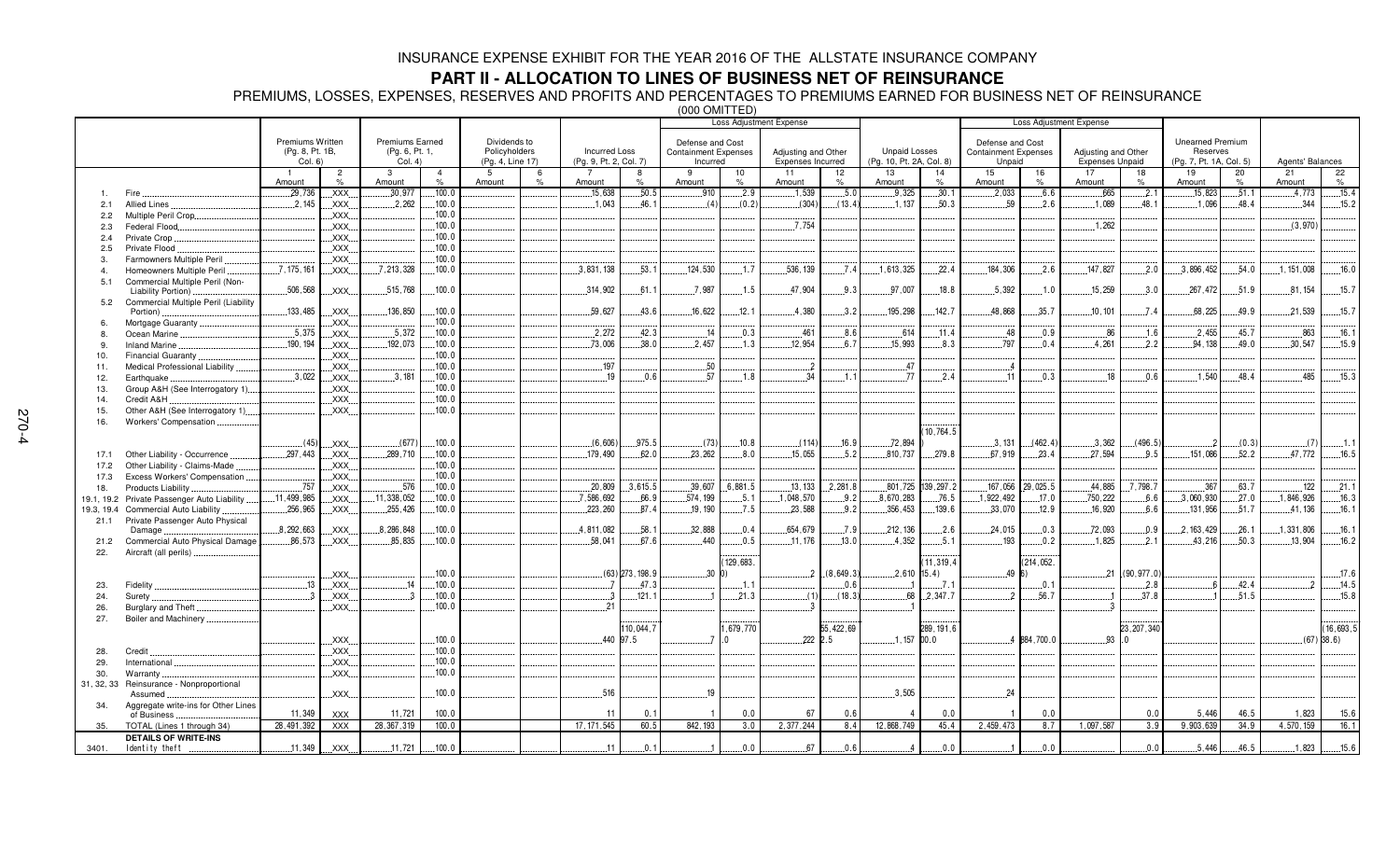| 3402. | Miscellaneous taxes unassigned                                    | XXX.       | 100.0            |  |  |  |     |     |     |       |
|-------|-------------------------------------------------------------------|------------|------------------|--|--|--|-----|-----|-----|-------|
| 3403  |                                                                   | XXX.       |                  |  |  |  |     |     |     |       |
| 3498. | Summary of remaining write-ins for<br>Line 34 from overflow page. | .XXX.      | 100 <sub>0</sub> |  |  |  |     |     |     |       |
| 3499. | Totals (Lines 3401 thru 3403 plus                                 |            |                  |  |  |  |     |     |     |       |
|       | 11.349<br>3498)(Line 34 above)                                    | <b>XXX</b> | 100.0<br>1.721   |  |  |  | 0.0 | v.v | 446 | 1,823 |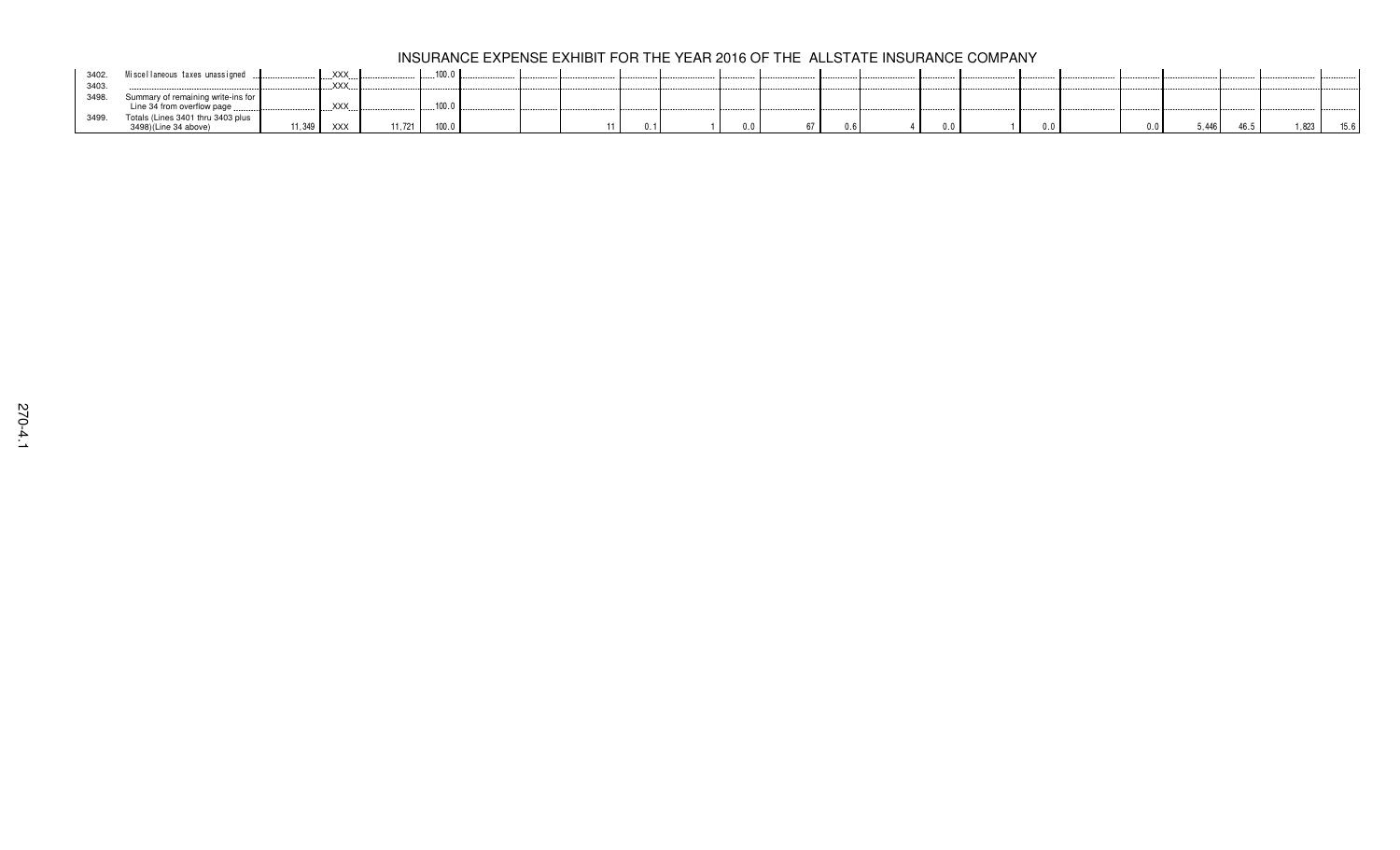**PART II - ALLOCATION TO LINES OF BUSINESS NET OF REINSURANCE (Continued)<br>PREMIUMS, LOSSES, EXPENSES, RESERVES AND PROFITS AND PERCENTAGES TO PREMIUMS EARNED FOR BUSINESS NET OF REINSURANCE<br>‱** 

|               |                                                        | Other Underwriting Expenses                   |           |                                   |             |                                                          |            |                              |            |                             |            |                                                |          |                                       |           |                                    |                        |                                           |              |                             |
|---------------|--------------------------------------------------------|-----------------------------------------------|-----------|-----------------------------------|-------------|----------------------------------------------------------|------------|------------------------------|------------|-----------------------------|------------|------------------------------------------------|----------|---------------------------------------|-----------|------------------------------------|------------------------|-------------------------------------------|--------------|-----------------------------|
|               |                                                        |                                               |           | Taxes, Licenses &                 |             | Other Acquisitions, Field<br>Supervision, and Collection |            |                              |            | Other Income Less Other     |            |                                                |          | <b>Investment Gain</b>                |           | Profit or Loss<br>Excluding        |                        |                                           |              |                             |
|               |                                                        | Commission and Brokerage<br>Expenses Incurred |           | Fees Incurred<br>(IEE Pt. 1, Line |             | Expenses Incurred<br>(IEE Pt. 1, Line 25                 |            | General Expenses Incurred    |            | Expenses<br>(Pg. 4, Line 15 |            | Pre-Tax Profit or Loss<br><b>Excluding All</b> |          | on Funds<br>Attributable to Insurance |           | Investment Gain<br>Attributable to |                        | <b>Investment Gain</b><br>Attributable to |              |                             |
|               |                                                        | (IEE Pt. 1. Line 2.8, Col. 2)                 |           | 20.5, Col. 4)                     |             | minus 2.8 Col. 2)                                        |            | (IEE Pt. 1, Line 25, Col. 3) |            | minus Line 5)               |            | <b>Investment Gain</b>                         |          | Transactions                          |           | Capital and Surplus                |                        | Capital and Surplus                       |              | <b>Total Profit or Loss</b> |
|               |                                                        | 23<br>Amount                                  | 24<br>%   | 25<br>Amount                      | 26<br>$\%$  | 27<br>Amount                                             | 28<br>$\%$ | 29<br>Amount                 | 30<br>$\%$ | 31<br>Amount                | 32<br>$\%$ | 33<br>Amount                                   | 34<br>%  | 35<br>Amount                          | 36        | 37<br>Amount                       | 38<br>$\%$             | 39<br>Amount                              | 40<br>$\%$   | 41<br>42<br>$\%$<br>Amount  |
| $\mathbf{1}$  | Fire                                                   | .4.749                                        | .15.3     | 929                               | .3.0        | .570                                                     | .1.8       | .2,662                       | .8.6       | 77                          | .0.2       | .4.058                                         | .13.1    | .566                                  | .1.8      | .4.623                             | 14.9                   | .616                                      | .2.0         | .16.9<br>.5,239             |
| 2.1           | Allied Lines                                           | 228                                           | 10.1      | 29                                | 1.3         | 103                                                      | 4.6        | .240                         | 10.6       |                             | .0.3       | 934                                            | 41.3     | 83                                    | .3.7      | 1.016                              | 44.9                   | 55                                        | 2.4          | 47.4<br>1.071               |
| 2.2           | Multiple Peril Crop.                                   |                                               |           |                                   |             |                                                          |            |                              |            |                             |            |                                                |          |                                       |           |                                    |                        |                                           |              |                             |
| 2.3           | Federal Flood                                          | .349                                          |           | .79                               |             | (17.746)                                                 |            | (7.365)                      |            |                             |            | 16.929                                         |          | 101                                   |           | .17.030                            |                        | - Q                                       |              | 17.040                      |
| 2.4.          | Private Crop.                                          |                                               |           |                                   |             |                                                          |            |                              |            |                             |            |                                                |          |                                       |           |                                    |                        |                                           |              |                             |
| 2.5           | Private Flood                                          |                                               |           |                                   |             |                                                          |            |                              |            |                             |            |                                                |          |                                       |           |                                    |                        |                                           |              |                             |
| $\mathcal{R}$ | Farmowners Multiple Peril                              |                                               |           |                                   |             |                                                          |            |                              |            |                             |            |                                                |          |                                       |           |                                    |                        |                                           |              |                             |
|               | Homeowners Multiple Peril                              | .887, 109                                     | 12.3      | .192,304                          | $-2.7$      | .368,462                                                 | .5.1       | .303,536                     | 4.2        | 42,947                      | .0.6       | .1,013,057                                     | .14.0    | .110,285                              | .1.5      | 1, 123, 342                        | .15.6                  | 133,443                                   | .1.8         | .17.4<br>1,256,785          |
| 5.1           | Commercial Multiple Peril (Non-<br>Liability Portion). | 59,381                                        | .11.5     | .13,072                           | .2.5        | .33,143                                                  | 6.4        | .37,785                      | $-.7.3$    | .4.454                      | .0.9       | .6,049                                         | .1.2     | .6,971                                | 1.4       | .13,019                            | .2.5                   | .9,450                                    | .1.8         | .22,470<br>.4.4             |
| 5.2           | Commercial Multiple Peril (Liability                   |                                               |           |                                   |             |                                                          |            |                              |            |                             |            |                                                |          |                                       |           |                                    |                        |                                           |              |                             |
|               | Portion).                                              | .15,269                                       | .11.2     | .3,380                            | .2.5        | .8,037                                                   | 5.9        | 10.372                       | .7.6       | 848                         | .0.6       | .20.009                                        | .14.6    | .8,574                                | 6.3       | .28.584                            | 20.9                   | .4.385                                    | 3.2          | .32,969<br>.24.1            |
| 6             | Mortgage Guaranty.                                     |                                               |           |                                   |             |                                                          |            |                              |            |                             |            |                                                |          |                                       |           |                                    |                        |                                           |              |                             |
| 8             | Ocean Marine                                           | .629                                          | .11.7     | .126                              | .2.3        | .394                                                     | .7.3       | .620                         | .11.5      | .57                         | .1.1       | .913                                           | .17.0    | .50                                   | 0.9       | .963                               | .17.9                  | .91                                       | .1.7         | .1.054<br>.19.6             |
| -9<br>10.     | Inland Marine<br><b>Financial Guaranty</b>             | .23.116                                       | .12.0     | 4.271                             | 2.2         | .10.745                                                  | 5.6        | 12.694                       | 6.6        | 748                         | 0.4        | 53.577                                         | 27.9     | 1.793                                 | 0.9       | 55.371                             | 28.8                   | .3.191                                    | 1.7          | 58.561<br>.30.5             |
| 11.           | Medical Professional Liability                         |                                               |           |                                   |             |                                                          |            |                              |            |                             |            | (248)                                          |          | $\overline{2}$                        |           | (246)                              |                        |                                           |              | (246)                       |
| 12.           | Earthquake                                             | 390                                           | 12.3      | 68                                | 2.1         | 156                                                      | 4.9        | 153                          | 4.8        |                             | 0.0        | 2.304                                          | 72.4     | 26                                    | 0.8       | 2,331                              | 73.3                   | 52                                        | 1.6          | 2.383<br>74.9               |
| 13.           | Group A&H (See Interrogatory 1)                        |                                               |           |                                   |             |                                                          |            |                              |            |                             |            |                                                |          |                                       |           |                                    |                        |                                           |              |                             |
| 14.           | Credit A&H.                                            |                                               |           |                                   |             |                                                          |            |                              |            |                             |            |                                                |          |                                       |           |                                    |                        |                                           |              |                             |
| 15.           | Other A&H (See Interrogatory 1)                        |                                               |           |                                   |             |                                                          |            |                              |            |                             |            |                                                |          |                                       |           |                                    |                        |                                           |              |                             |
| 16.           | Workers' Compensation                                  |                                               | .0.0      | .31                               | (4.6)       |                                                          |            | .717                         | (105.9)    |                             | .0.0       | .5,368                                         | (792.7)  | .2,393                                | (353.4)   | .7,761                             | 1, 146.2)              | 779                                       | (115.0)      | $.8,540$ $(1,261.2)$        |
| 17.1          | Other Liability - Occurrence                           | .36,413                                       | .12.6     | 6.411                             | 2.2         | .17.230                                                  | 5.9        | 19,763                       | 6.8        | 2.600                       | 0.9        | (5,312)                                        | (1.8)    | .29.306                               | .10.1     | .23,994                            | .8.3                   | .12.436                                   | 4.3          | 36,430<br>12.6              |
| 17.2          | Other Liability - Claims-Made.                         |                                               |           |                                   |             |                                                          |            |                              |            |                             |            |                                                |          |                                       |           |                                    |                        |                                           |              |                             |
| 17.3<br>18.   | Excess Workers' Compensation<br>Products Liability     |                                               |           |                                   |             |                                                          |            |                              |            |                             |            |                                                |          |                                       |           |                                    |                        |                                           |              |                             |
|               |                                                        |                                               |           |                                   |             |                                                          |            |                              |            |                             |            |                                                | 12,798.6 |                                       |           |                                    |                        |                                           |              |                             |
|               |                                                        | .86                                           | .14.9     | .19                               | .3.3        | .32                                                      | .5.6       | .141                         | .24.5      | (412)                       | (71.6)     | (73,663)                                       |          | .29,723                               | .5, 164.2 |                                    | $(43,940)$ $(7,634.4)$ | .8,480                                    | 1,473.3      | $(35, 461)$ $(6, 161.2)$    |
|               | 19.1, 19.2 Private Passenger Auto Liability            | .1, 233, 582                                  | .10.9     | .279,920                          | .2.5        | .672,099                                                 | .5.9       | .718,699                     | .6.3       | .31,025                     | .0.3       | (744, 684)                                     | (6.6)    | .332,665                              | .2.9      | (412, 019)                         | (3.6)                  | .228,354                                  | 2.0          | (183, 665)<br>(1.6)         |
| 19.3, 19.4    | Commercial Auto Liability                              | .28.789                                       | .11.3     | .7.788                            | .3.0        | .9.391                                                   | .3.7       | .28,689                      | .11.2      | (2,990)                     | (1.2)      | (88, 259)                                      | (34.6)   | .12,411                               | .4.9      | (75, 849)                          | (29.7)                 | .7.148                                    | .2.8         | (68, 701)<br>(26.9)         |
| 21.1          | Private Passenger Auto Physical                        | .915,984                                      | .11.1     | 197, 179                          | .2.4        | 462,289                                                  | .5.6       | .525,695                     | .6.3       | 29,615                      | 0.4        | .716,669                                       | 8.6      | .18,076                               | .0.2      | .734,744                           | .8.9                   | 102,720                                   |              | .837,464<br>.10.1           |
| 21.2          | Damage<br>Commercial Auto Physical Damage              | 9.589                                         | .11.2     | 2.229                             | 2.6         | .3.149                                                   | .3.7       | .9.555                       | .11.1      | 2.780                       | .3.2       | (5, 563)                                       | (6.5)    | .730                                  | 0.9       | (4, 833)                           | (5.6)                  | 1.399                                     | .1.2<br>.1.6 | (3, 434)<br>(4.0)           |
| 22.           | Aircraft (all perils)                                  |                                               |           |                                   |             |                                                          |            |                              |            |                             |            |                                                |          |                                       |           |                                    |                        |                                           |              |                             |
|               |                                                        |                                               |           |                                   |             |                                                          |            |                              |            |                             |            |                                                | 134,766. |                                       | 349,696.  |                                    | 484, 463.              |                                           | (99, 657.4)  | (584, 120.                  |
|               |                                                        |                                               |           |                                   |             |                                                          |            |                              |            |                             |            | 31                                             |          | $8^{\circ}$                           |           | .112                               | H١                     | .23                                       |              | 135<br>$\vert 5)$           |
| 23.           | Fidelity                                               |                                               | .9.5      |                                   | .2.0        |                                                          | .3.5       |                              | .19.3      |                             | (0.1)      | $\overline{2}$                                 | .16.6    |                                       | .0.7      |                                    | .17.3                  |                                           | 1.6          | 19.0<br>$\mathcal{R}$       |
| 24.<br>26.    | Surety<br>Burglary and Theft                           |                                               |           |                                   |             |                                                          |            |                              |            |                             |            | (1)<br>(25)                                    | (24.1)   |                                       | 82.2      | $\cdot$ 2<br>(25)                  | .58.1                  |                                           | .24.4        | $\cdot$ 2<br>.82.5          |
| 27.           | Boiler and Machinery                                   |                                               |           |                                   |             |                                                          |            |                              |            |                             |            |                                                |          |                                       |           |                                    |                        |                                           |              | (24)                        |
|               |                                                        |                                               | 102,015,8 |                                   | 28, 343, 64 |                                                          | 40,209,62  |                              | 152,456,5  |                             | (464, 870. |                                                | 490,637  |                                       | 697,000   |                                    | (482.940)              |                                           | , 112, 000   | (480, 828,                  |
|               |                                                        |                                               | 408 75.0  |                                   | $.113$ 0.0  |                                                          | 1610.0     | 610 22.5                     |            | $(2)$ <sub>0</sub> )        |            | $(1, 963)$ 687.5)                              |          | $3^{\circ}$                           | $\Omega$  |                                    | $(1, 932)$ 687.5)      |                                           |              | $(1, 923)$ 687.5)           |
| 28.           | Credit.                                                | (27)                                          |           |                                   |             |                                                          |            |                              |            |                             |            | 20                                             |          |                                       |           | 20                                 |                        |                                           |              | 20                          |
| 29.           | International                                          |                                               |           |                                   |             |                                                          |            |                              |            |                             |            |                                                |          |                                       |           |                                    |                        |                                           |              |                             |
| 30.           | Warranty                                               | (1)                                           |           |                                   |             |                                                          |            |                              |            |                             |            |                                                |          |                                       |           |                                    |                        |                                           |              |                             |
| 31, 32, 33    | Reinsurance - Nonproportional                          |                                               |           |                                   |             |                                                          |            |                              |            |                             |            | (535)                                          |          | 102                                   |           | (433)                              |                        | .29                                       |              | (404)                       |
| 34.           | Assumed.<br>Aggregate write-ins for Other Lines        |                                               |           |                                   |             |                                                          |            |                              |            |                             |            |                                                |          |                                       |           |                                    |                        |                                           |              |                             |
|               | of Business                                            | 1,316                                         | 11.2      | 577                               | 4.9         | 579                                                      | 4.9        | 473                          | 4.0        | 76                          | 0.6        | 8,772                                          | 74.8     | 70                                    | 0.6       | 8,842                              | 75.4                   | 183                                       | 1.6          | 9,025<br>77.0               |
| 35.           | TOTAL (Lines 1 through 34)                             | 3.217.361                                     | 11.3      | 708,534                           | 2.5         | 1,568,793                                                | 5.5        | 1.665.041                    | 5.9        | 111,831                     | 0.4        | 928.439                                        | 3.3      | 554.041                               | 2.0       | 1.482.480                          | 5.2                    | 512.851                                   | 1.8          | 1.995.332<br>7.0            |
|               | <b>DETAILS OF WRITE-INS</b>                            |                                               |           |                                   |             |                                                          |            |                              |            |                             |            |                                                |          |                                       |           |                                    |                        |                                           |              |                             |
| 3401.         | Identity theft                                         | .1.316                                        | .11.2     | .288                              | .2.5        | .579                                                     | 4.9        | .473                         | 4.0        | .76                         | 0.6        | 9.061                                          | .77.3    | .70                                   | 0.6       | .9.131                             | 77.9                   | .183                                      | .1.6         | .79.5<br>9.314              |
| 3402.         | Miscellaneous taxes unassigned                         |                                               |           | 289                               |             |                                                          |            |                              |            |                             |            | (289)                                          |          |                                       |           | (289)                              |                        |                                           |              | (289)                       |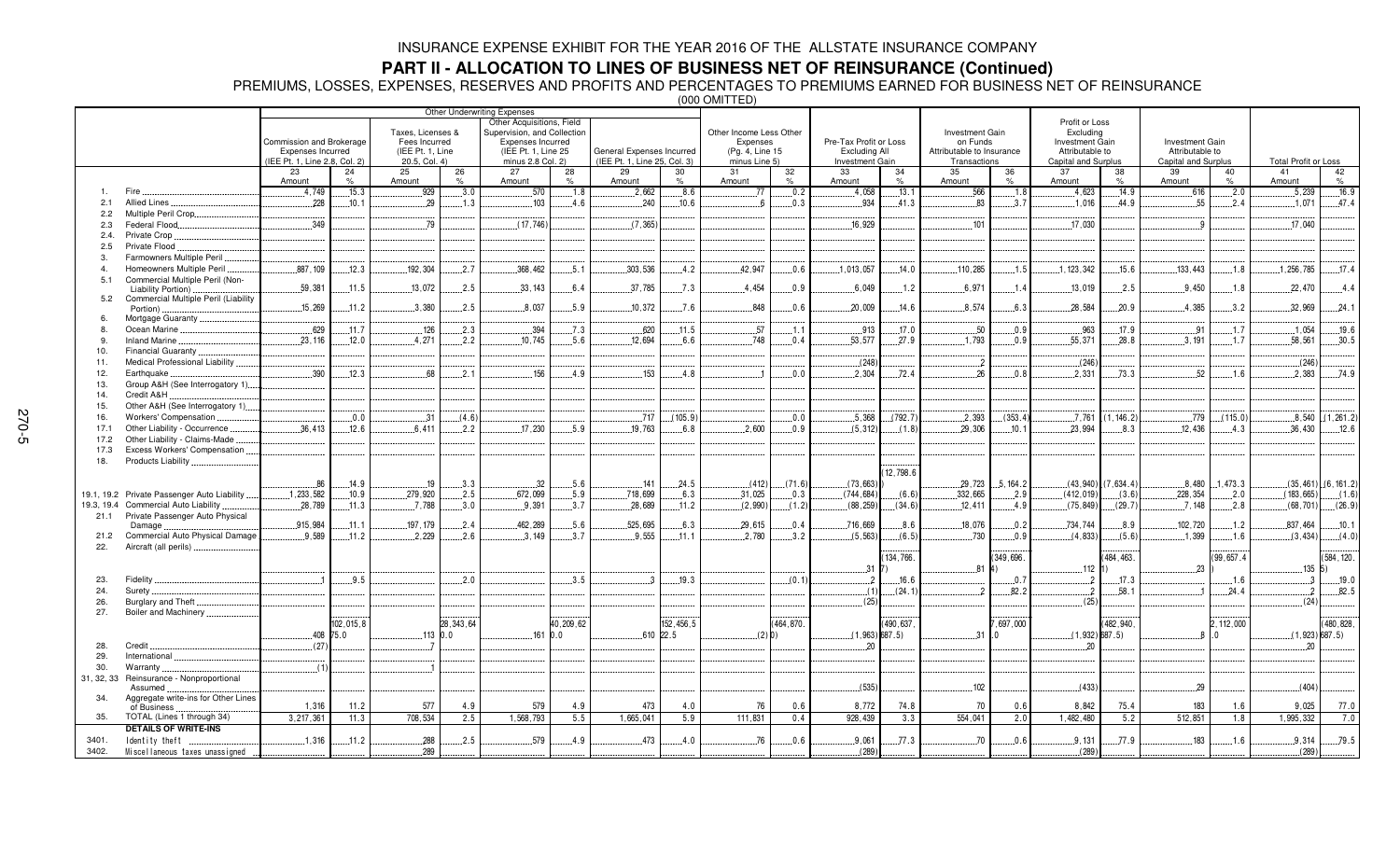| 3403 |                                                                                                                                                                                    |                                                                  |  |  |  |    |         |  |       |  |       |  |
|------|------------------------------------------------------------------------------------------------------------------------------------------------------------------------------------|------------------------------------------------------------------|--|--|--|----|---------|--|-------|--|-------|--|
| 3498 |                                                                                                                                                                                    |                                                                  |  |  |  |    |         |  |       |  |       |  |
|      | ine 34 from overflow page                                                                                                                                                          |                                                                  |  |  |  |    |         |  |       |  |       |  |
| 3499 | $.$ inne $2401$ thr:<br>0.2402                                                                                                                                                     |                                                                  |  |  |  |    |         |  |       |  |       |  |
|      | UARE RUE LI LA ALBIAU AR UNICARI EURO UAALIE PAALI ALARU LIIA AURULIA BULUUR AR BUANIAR LA AURULIA PAR BUR BAARU UNI AR LA LA BUANI LA LUIR PAA UAR UAR UNIC ALBRILLUIULA BRAARAA. | $\overline{11}$<br>$\mathsf{I} \mathsf{I} \mathsf{I} \mathsf{I}$ |  |  |  | Ιh | $1 + 0$ |  | 8.842 |  | 0.025 |  |

NOTE: THE ALLOCATION OF INVESTMENT INCOME FROM CAPITAL AND SURPLUS BY LINE OF BUSINESS MAY NOT ACCURATELY REFLECT THE PROFITABILITY OF A PARTICULAR LINE FOR USE IN THE RATE MAKING PROCESS.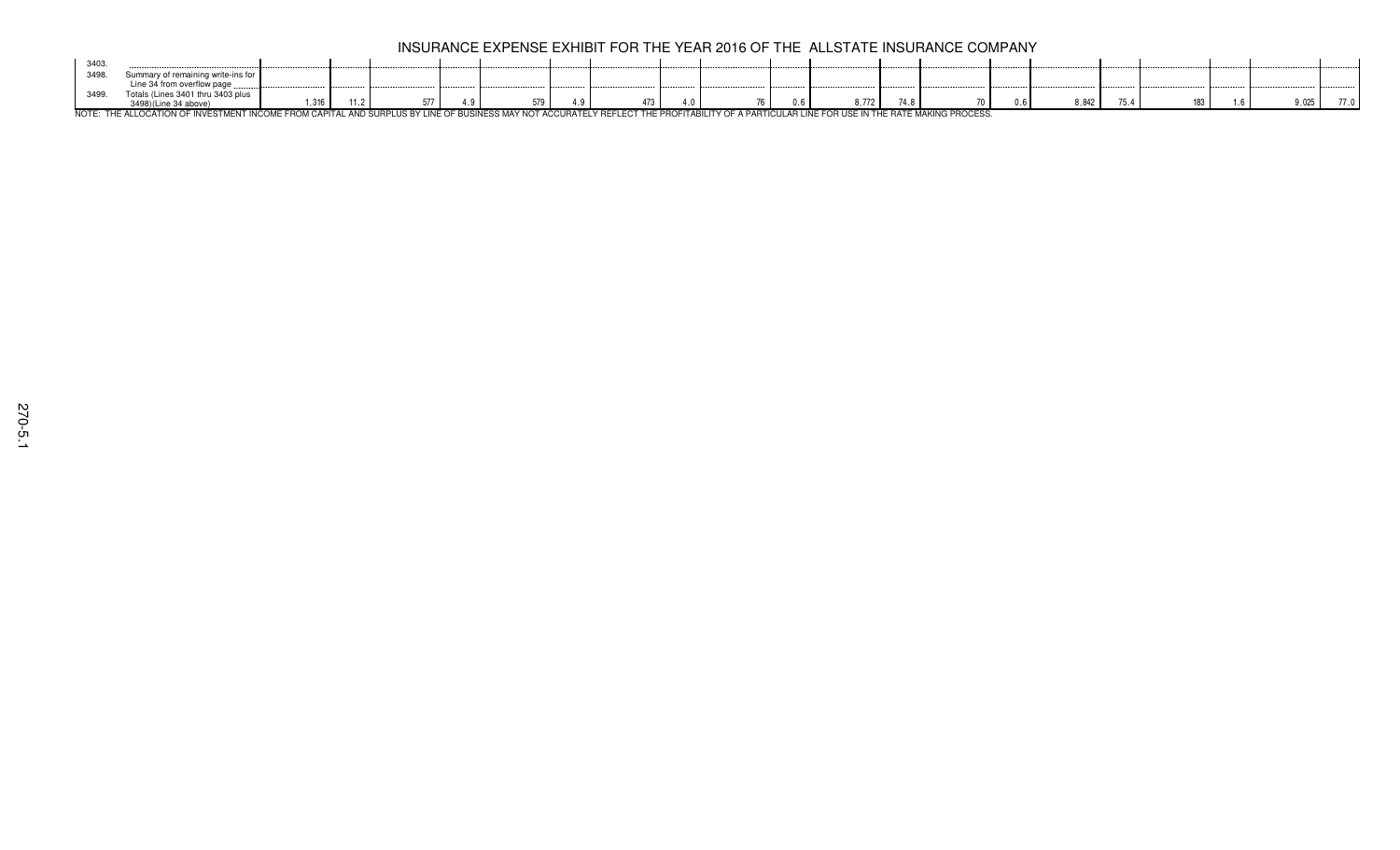## **PART III - ALLOCATION TO LINES OF DIRECT BUSINESS WRITTEN**

PREMIUMS, LOSSES, EXPENSES, RESERVES AND PROFITS, AND PERCENTAGES TO PREMIUMS EARNED FOR DIRECT BUSINESS WRITTEN (000 OMITTED)

|                  |                                                                  |                         |                        |                          |                        |               | Loss Adjustment Expense |                           |                     |                             |                     |                          | Loss Adjustment Expense |                           |                            |                             |                        |                        |            |                         |                     |                  |         |
|------------------|------------------------------------------------------------------|-------------------------|------------------------|--------------------------|------------------------|---------------|-------------------------|---------------------------|---------------------|-----------------------------|---------------------|--------------------------|-------------------------|---------------------------|----------------------------|-----------------------------|------------------------|------------------------|------------|-------------------------|---------------------|------------------|---------|
|                  |                                                                  |                         |                        |                          |                        | Dividends     |                         |                           |                     | Defense and Cost            |                     |                          |                         |                           |                            | Defense and Cost            |                        |                        |            |                         |                     |                  |         |
|                  |                                                                  | <b>Premiums Written</b> |                        | <b>Premiums Earned</b>   |                        | to            |                         | <b>Incurred Loss</b>      |                     | <b>Containment Expenses</b> |                     | Adjusting and Other      |                         | <b>Unpaid Losses</b>      |                            | <b>Containment Expenses</b> |                        | Adjusting and Other    |            | <b>Unearned Premium</b> |                     |                  |         |
|                  |                                                                  | Pa. 8. Pt. 1B. Col. 1)  |                        | Sch. T, Line 59, Col. 3) |                        | Policyholders |                         | (Sch. T, Line 59, Col. 6) |                     | Incurred                    |                     | <b>Expenses Incurred</b> |                         | (Sch. T, Line 59, Col. 7) |                            | Unpaid                      |                        | <b>Expenses Unpaid</b> |            | Reserves                |                     | Agents' Balances |         |
|                  |                                                                  | Amount                  | $\overline{2}$<br>$\%$ | 3<br>Amount              | $\overline{4}$<br>$\%$ | 5<br>Amount   | 6<br>O/                 | $\overline{7}$<br>Amount  | $\frac{1}{2}$       | 9<br>Amount                 | 10<br>$\frac{1}{2}$ | 11<br>Amount             | 12<br>$\%$              | 13<br>Amount              | 14<br>$\%$                 | 15<br>Amount                | 16<br>$\%$             | 17<br>Amount           | 18<br>$\%$ | 19<br>Amount            | 20<br>$\frac{9}{6}$ | 21<br>Amount     | 22<br>% |
| $\mathbf{1}$     | Fire                                                             | .571                    | XXX.                   | .623                     | .100.0                 |               |                         | (17)                      | (2.7)               | (18)                        | (3.0)               | (183)                    | (29.4)                  | .56                       | .9.0                       | 4                           | .0.7                   | .226                   | .36.3      | .480                    | .77.0               | (28)             | (4.5)   |
|                  | <b>Allied Lines</b>                                              | .2,225                  |                        | .2.342                   | .100.0                 |               |                         | .772                      | 32.9                | .23                         | .1.0                | (313)                    | (13.3)                  | 674                       | .28.8                      | 19                          | .0.8                   | .1,071                 | .45.7      | 1,094                   | .46.7               | (109)            | (4.6)   |
| 2.1              |                                                                  |                         | XXX.                   |                          | .100.0                 |               |                         |                           |                     |                             |                     |                          |                         |                           |                            |                             |                        |                        |            |                         |                     |                  |         |
| 2.2              | Multiple Peril Crop                                              | .258,738                | XXX.<br><b>XXX</b>     | 263,471                  | .100.0                 |               |                         | 529.667                   | 201.0               |                             |                     | .35.376                  | 13.4                    | .74,554                   | 28.3                       |                             |                        | .1.262                 | 0.5        | 160,688                 | 61.0                | (12, 622)        | (4.8)   |
| 2.3              | Federal Flood.                                                   |                         |                        |                          | 100.0                  |               |                         |                           |                     |                             |                     |                          |                         |                           |                            |                             |                        |                        |            |                         |                     |                  |         |
| 2.4              | Private Crop.                                                    |                         | XXX.                   |                          | 100.0                  |               |                         |                           |                     |                             |                     |                          |                         |                           |                            |                             |                        |                        |            |                         |                     |                  |         |
| 2.5              | Private Flood                                                    |                         | XXX.                   |                          |                        |               |                         |                           |                     |                             |                     |                          |                         |                           |                            |                             |                        |                        |            |                         |                     |                  |         |
| 3.               | Farmowners Multiple Peril                                        |                         | XXX.                   |                          | 100.0                  |               |                         |                           | 40.4                | .32,859                     |                     | 132,557                  | 6.0                     | .557, 143                 |                            | 78,563                      |                        |                        |            | .1,087,980              | 49.2                |                  |         |
| $\overline{4}$ . | Homeowners Multiple Peril                                        | .2, 112, 573            | XXX.                   | .2,209,409               | .100.0                 |               |                         | .891,506                  |                     |                             | .1.5                |                          |                         |                           | .25.2                      |                             | .3.6                   | .65,223                | .3.0       |                         |                     | (103, 056)       | (4.7)   |
| 5.1              | Commercial Multiple Peril (Non-                                  | .188,785                | XXX.                   | 199,051                  | 100.0                  |               |                         | 116,814                   | 58.7                | .1,949                      | .1.0                | 17,733                   | .8.9                    | 58,909                    | .29.6                      | 2,273                       | .1.1                   | .8,283                 | .4.2       | 94,431                  | .47.4               | (9,209)          | (4.6)   |
| 5.2              | Liability Portion)                                               |                         |                        |                          |                        |               |                         |                           |                     |                             |                     |                          |                         |                           |                            |                             |                        |                        |            |                         |                     |                  |         |
|                  | Commercial Multiple Peril (Liability<br>Portion)                 | .54,040                 | XXX.                   | .57,246                  | .100.0                 |               |                         | 48,367                    | 84.5                | .13, 852                    | 24.2                | .3.673                   | 6.4                     | 152,867                   | .267.0                     | .36,695                     | 64.1                   | .8,922                 | 15.6       | 26,929                  | 47.0                | (2,636)          | (4.6)   |
|                  | Mortgage Guaranty.                                               |                         | XXX.                   |                          | 100.0                  |               |                         |                           |                     |                             |                     |                          |                         |                           |                            |                             |                        |                        |            |                         |                     |                  |         |
|                  | Ocean Marine                                                     | .574                    | XXX.                   | .611                     | 100.0                  |               |                         | .42                       | .6.8                |                             | 0.0                 | (35)                     | (5.7)                   | (47)                      | (7.7)                      | $\cdot$ 2                   | .0.2                   | .16                    | .2.6       | .252                    | .41.3               | (28)             | (4.6)   |
| 9.               | <b>Inland Marine</b>                                             | .56,904                 | XXX.                   | .58,724                  | 100.0                  |               |                         | 18,634                    | 31.7                | 520                         | 0.9                 | .5,510                   | 94                      | .3.924                    | 6.7                        | 103                         | 0.2                    | 2,809                  | 4.8        | 27,833                  | 47.4                | (2,776)          | (4.7)   |
|                  | Financial Guaranty                                               |                         | XXX                    |                          | 100.0                  |               |                         |                           |                     |                             |                     |                          |                         |                           |                            |                             |                        |                        |            |                         |                     |                  |         |
| 10.              |                                                                  |                         | XXX.                   |                          | 100.0                  |               |                         |                           |                     |                             |                     | . . 3                    |                         |                           |                            |                             |                        |                        |            |                         |                     |                  |         |
| 11.              | Medical Professional Liability                                   | .1,186                  | XXX.                   | .1.249                   | .100.0                 |               |                         | .60                       | .4.8                |                             | .0.6                | - 3                      | .0.3                    | .15                       | .1.2                       |                             | 0.2                    | .10                    | .0.8       | .614                    | 49.1                | (58)             | (4.6)   |
| 12.              | Earthquake                                                       |                         |                        |                          | .100.0                 |               |                         |                           |                     |                             |                     |                          |                         |                           |                            |                             |                        |                        |            |                         |                     |                  |         |
| 13.              | Group A&H (See Interrogatory 1)                                  |                         | XXX.                   |                          | 100.0                  |               |                         |                           |                     |                             |                     |                          |                         |                           |                            |                             |                        |                        |            |                         |                     |                  |         |
| 14.              | Credit A&H                                                       |                         | .XXX.<br>XXX.          |                          | 100.0                  |               |                         |                           |                     |                             |                     |                          |                         |                           |                            |                             |                        |                        |            |                         |                     |                  |         |
| 15.              | Other A&H (See Interrogatory 1)                                  |                         |                        |                          |                        |               |                         |                           |                     |                             |                     |                          |                         |                           |                            |                             |                        |                        |            |                         |                     |                  |         |
| 16.              | Workers' Compensation.                                           |                         |                        |                          |                        |               |                         |                           |                     |                             |                     |                          |                         |                           | (57, 964.6)                |                             |                        |                        |            |                         |                     |                  |         |
|                  |                                                                  | (68)                    | <b>XXX</b>             | (68)                     | .100.0                 |               |                         |                           | $(4,081)$ , 5,983.1 | .223                        | (327.0)             | (234)                    | .343.4                  | 39,533                    |                            |                             | $.1,582$ $(2,319.0)$   | .2,648                 | (3,882.2)  |                         |                     | -3               | (4.9)   |
|                  |                                                                  | 81.766                  |                        | 82.028                   | 100.0                  |               |                         |                           |                     |                             |                     | .6.082                   |                         | 446.056                   | .543.8                     |                             | 67.4                   | 18.685                 | 22.8       |                         | .50.2               |                  |         |
| 17.1             | Other Liability - Occurrence                                     |                         | XXX.                   |                          |                        |               |                         | 82,722                    | .100.8              | (10, 264)                   | (12.5)              |                          | 7.4                     |                           |                            | 55,319                      |                        |                        |            | 41.161                  |                     | (3,989)          | (4.9)   |
| 17.2             | Other Liability - Claims-Made                                    |                         | XXX.                   |                          | .100.0<br>.100.0       |               |                         |                           |                     |                             |                     |                          |                         |                           |                            |                             |                        |                        |            |                         |                     |                  |         |
| 17.3             | Excess Workers' Compensation.                                    |                         | XXX.                   | .991                     |                        |               |                         |                           |                     | .65,068                     |                     | .9.448                   | .953.0                  |                           |                            |                             |                        |                        | .2.918.1   | .367                    | .37.0               |                  |         |
| 18.              | Products Liability                                               | .800                    | XXX.                   |                          | 100.0<br>100.0         |               |                         | (15, 296)                 | (1.542.8)           |                             | .6,563.2            |                          |                         | 4.832.798                 | 649,753 .65,538.8<br>273.4 |                             | $.243.223$ $.24.533.3$ | .28,930                | 22.3       |                         | .24.9               | (39)             | (3.9)   |
| 19.1, 19.2       | Private Passenger Auto Liability                                 | 1,748,450               | XXX.                   | .1,767,598               |                        |               |                         | 1, 192, 711               | .67.5               | 60,823                      | 3.4                 | 172,590                  | 9.8                     |                           |                            | .733,862                    | 41.5                   | .395,057               |            | 440,872                 |                     | (85, 293)        | (4.8)   |
| 19.3, 19.4       | <b>Commercial Auto Liability</b>                                 | .235,002                | XXX.                   | 234,382                  | .100.0                 |               |                         | 199,085                   | 84.9                | .17,556                     | .7.5                | .21,253                  | 9.1                     | .323,584                  | .138.1                     | .29,230                     | .12.5                  | .15.432                | .6.6       | 118,556                 | .50.6               | (11, 464)        | (4.9)   |
| 21.1             | Private Passenger Auto Physical                                  | .1,501,763              | <b>XXX</b>             | .1.518.929               | 100.0                  |               |                         | .609.940                  | 40.2                | .3.350                      | .0.2                | .97.237                  | 6.4                     | 19.873                    | .1.3                       | 2.471                       | 0.2                    | 28.642                 | .1.9       | .373,050                | .24.6               | (73, 259)        | (4.8)   |
|                  | Damage                                                           | .73.484                 |                        | .72,529                  | 100.0                  |               |                         | 48.469                    | 66.8                | 364                         | .0.5                | .10.017                  | .13.8                   | .3.589                    | .4.9                       | 162                         | .0.2                   | .1.713                 | 2.4        | .36,700                 | .50.6               | (3, 585)         | (4.9)   |
| 21.2             | Commercial Auto Physical Damage                                  |                         | XXX.                   |                          | .100.0                 |               |                         |                           |                     |                             |                     |                          |                         |                           |                            |                             |                        |                        |            |                         |                     |                  |         |
| 22.              | Aircraft (all perils)                                            | .13                     | XXX.                   | .14                      | .100.0                 |               |                         | - 4                       | 25.1                |                             | (0.8)               |                          | .0.6                    |                           | .7.1                       |                             | .0.1                   |                        | .2.8       |                         | 42.4                | (1)              | (4.4)   |
| 23.              | Fidelity                                                         |                         | XXX.<br>XXX.           | -3                       | 100.0                  |               |                         |                           | (0.1)               |                             | 0.1                 |                          | 0.0                     | 68                        | 2,353.4                    |                             | 56.8                   |                        | 37.9       |                         | 51.6                |                  | (4.8)   |
| 24.              | Surety.                                                          |                         |                        |                          | 100.0                  |               |                         | .21                       |                     |                             |                     | . . 3                    |                         |                           |                            |                             |                        | -3                     |            |                         |                     |                  |         |
| 26.              | Burglary and Theft                                               |                         | XXX.                   | .4,523                   | 100.0                  |               |                         | .2.316                    | .51.2               |                             | .0.1                | .222                     | .4.9                    | .1.441                    |                            |                             | .0.1                   | 93                     | .2.1       | 1.998                   | 44.2                |                  | (4.7)   |
| 27.              | Boiler and Machinery                                             | .4,351                  | <b>XXX</b>             |                          |                        |               |                         |                           |                     |                             |                     |                          |                         |                           | .31.9                      |                             |                        |                        |            |                         |                     | (212)            |         |
| 28.              | Credit.                                                          |                         | XXX.                   |                          | .100.0<br>.100.0       |               |                         |                           |                     |                             |                     |                          |                         |                           |                            |                             |                        |                        |            |                         |                     |                  |         |
| 29.              | International                                                    |                         | XXX.                   |                          |                        |               |                         |                           |                     |                             |                     |                          |                         |                           |                            |                             |                        |                        |            |                         |                     |                  |         |
| 30.              | Warranty                                                         |                         | XXX.                   |                          | .100.0                 |               |                         |                           |                     |                             |                     |                          |                         |                           |                            |                             |                        |                        |            |                         |                     |                  |         |
| 34.              | Aggregate write-ins for Other Lines                              | 2,256                   | <b>XXX</b>             | 2,348                    | 100.0                  |               |                         | $\overline{2}$            | 0.1                 |                             | 0.0                 | 11                       | 0.5                     | $\overline{2}$            | 0.1                        |                             | 0.0                    |                        | 0.0        | 1,117                   | 47.6                | (110)            | (4.7)   |
|                  | of Business                                                      | 6,323,416               | <b>XXX</b>             | 6,476,003                | 100.0                  |               |                         | 3,721,738                 | 57.5                | 186.319                     | 2.9                 | 510.952                  | 7.9                     | 7, 164, 794               | 110.6                      | 1, 183, 516                 | 18.3                   | 579,027                | 8.9        | 2,414,129               | 37.3                | (308.470)        | (4.8)   |
| 35.              | TOTAL (Lines 1 through 34)<br><b>DETAILS OF WRITE-INS</b>        |                         |                        |                          |                        |               |                         |                           |                     |                             |                     |                          |                         |                           |                            |                             |                        |                        |            |                         |                     |                  |         |
|                  |                                                                  | .2,256                  |                        | .2.348                   | .100.0                 |               |                         |                           | .0.1                |                             | 0.0                 | 11                       | .0.5                    | $\mathcal{P}$             | .0.1                       |                             | 0.0                    |                        | .0.0       | .1.117                  | 47.6                | (110)            | (4.7)   |
| 3401.            | Identity theft                                                   |                         | XXX.                   |                          | 100.0                  |               |                         |                           |                     |                             |                     |                          |                         |                           |                            |                             |                        |                        |            |                         |                     |                  |         |
| 3402.            | Miscellaneous taxes unassigned                                   |                         | XXX.                   |                          |                        |               |                         |                           |                     |                             |                     |                          |                         |                           |                            |                             |                        |                        |            |                         |                     |                  |         |
| 3403.            |                                                                  |                         | XXX.                   |                          |                        |               |                         |                           |                     |                             |                     |                          |                         |                           |                            |                             |                        |                        |            |                         |                     |                  |         |
| 3498.            | Summary of remaining write-ins for<br>Line 34 from overflow page |                         | XXX.                   |                          | .100.0                 |               |                         |                           |                     |                             |                     |                          |                         |                           |                            |                             |                        |                        |            |                         |                     |                  |         |
| 3499.            | Totals (Lines 3401 thru 3403 plus                                |                         |                        |                          |                        |               |                         |                           |                     |                             |                     |                          |                         |                           |                            |                             |                        |                        |            |                         |                     |                  |         |
|                  | 3498)(Line 34 above)                                             | 2,256                   | <b>XXX</b>             | 2,348                    | 100.0                  |               |                         | $\overline{2}$            | 0.1                 |                             | 0.0                 | 11                       | 0.5                     | $\overline{2}$            | 0.1                        |                             | 0.0                    |                        | 0.0        | 1,117                   | 47.6                | (110)            | (4.7)   |
|                  |                                                                  |                         |                        |                          |                        |               |                         |                           |                     |                             |                     |                          |                         |                           |                            |                             |                        |                        |            |                         |                     |                  |         |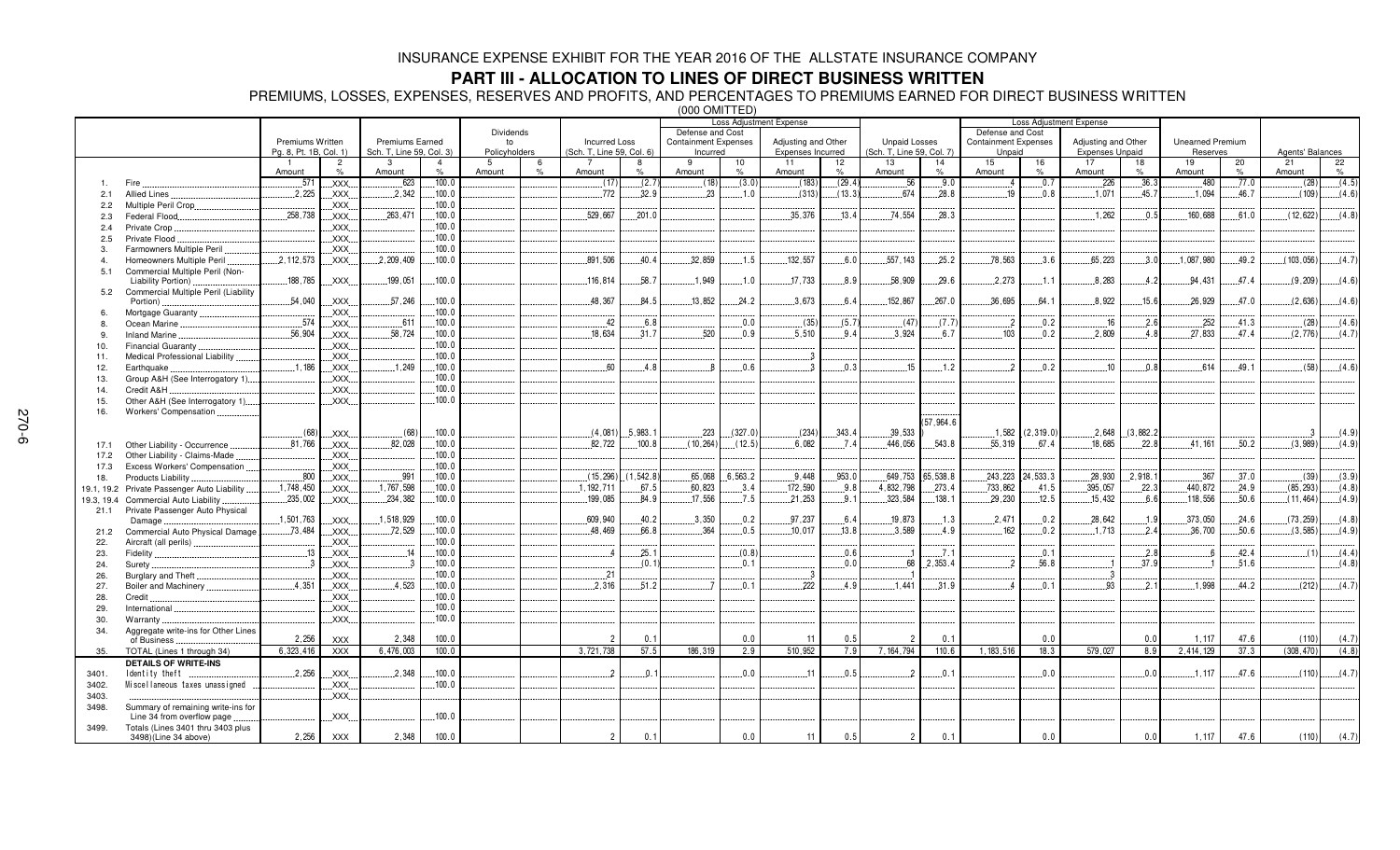**PART III - ALLOCATION TO LINES OF DIRECT BUSINESS WRITTEN (Continued)<br>PREMIUMS, LOSSES, EXPENSES, RESERVES AND PROFITS, AND PERCENTAGES TO PREMIUMS EARNED FOR DIRECT BUSINESS WRITTEN<br>‱** 

|                |                                                                |                          |       |                   | $(000$ ONIT LED  | <b>Other Underwriting Expenses</b> |      |                           |           |                         |               |                                 |            |
|----------------|----------------------------------------------------------------|--------------------------|-------|-------------------|------------------|------------------------------------|------|---------------------------|-----------|-------------------------|---------------|---------------------------------|------------|
|                |                                                                |                          |       |                   |                  | Other Acquisitions, Field          |      |                           |           |                         |               |                                 |            |
|                |                                                                | Commission and Brokerage |       | Taxes. Licenses & |                  | Supervision, and Collection        |      |                           |           | Other Income Less       |               | Pre-Tax Profit or Loss          |            |
|                |                                                                | Expenses Incurred        |       | Fees Incurred     |                  | Expenses Incurred                  |      | General Expenses Incurred |           | Other Expenses          |               | <b>Excluding All Investment</b> |            |
|                |                                                                | 23                       | 24    | 25                | 26               | 27                                 | 28   | 29                        | 30        | 31                      | 32            | 33                              | 34         |
|                |                                                                | Amount                   | $\%$  | Amount            | $\%$             | Amount                             | $\%$ | Amount                    | $\%$      | Amount                  | $\frac{9}{6}$ | Amount                          | $\%$       |
| 1.             | Fire.                                                          | 53                       | 8.6   | .28               | .4.5             | 44                                 | .7.1 | 30                        | .4.8      | 10                      | .1.5          | 695                             | .111.6     |
| 2.1            | Allied Lines                                                   | .251                     | 10.7  | 70                | 3.0              | .103                               | 4.4  | 240                       | .10.2     | $\boldsymbol{\kappa}$   | 0.3           | .1,202                          | .51.3      |
| 2.2            |                                                                |                          |       |                   |                  |                                    |      |                           |           |                         |               |                                 |            |
| 2.3            | Federal Flood                                                  | .40.131                  | .15.2 | .7.186            | 2.7              |                                    | 0.0  | 10.620                    | 4.0       |                         | 0.0           | (359.510)                       | (136.5)    |
| 2.4            | Private Crop                                                   |                          |       |                   |                  |                                    |      |                           |           |                         |               |                                 |            |
| 2.5            | Private Flood                                                  |                          |       |                   |                  |                                    |      |                           |           |                         |               |                                 |            |
| 3.             | Farmowners Multiple Peril                                      |                          |       |                   |                  |                                    |      |                           |           |                         |               |                                 |            |
| $\overline{4}$ | Homeowners Multiple Peril                                      | 242.515                  | 11.0  | 54.677            | 2.5              | 113.594                            | 5.1  | 77.347                    | 3.5       | 20.439                  | 0.9           | 684.793                         | .31.0      |
| 5.1            |                                                                | .21,415                  | .10.8 | .4,853            | .2.4             | .10,562                            | .5.3 | .19,140                   | .9.6      | .1,449                  | .0.7          | .8,035                          | .4.0       |
| 5.2            | Commercial Multiple Peril (Liability Portion)                  | 6.070                    | .10.6 | .1.400            | 2.4              | 2.496                              | 4.4  | 5.799                     | 10.1      | 273                     | 0.5           | (24, 138)                       | (42.2)     |
| 6.             |                                                                |                          |       |                   |                  |                                    |      |                           |           |                         |               |                                 |            |
| 8              |                                                                | .69                      | .11.4 | .11               | .1.8             | .50                                | .8.2 | .70                       | .11.5     | .10                     | .1.7          | .415                            | .67.9      |
| 9              | Inland Marine.                                                 | 6.683                    | 11.4  | .1,327            | .2.3             | .3,506                             | .6.0 | 3,270                     | .5.6      | .262                    | 0.4           | .19,536                         | .33.3      |
| 10.            | Financial Guaranty                                             |                          |       |                   |                  |                                    |      |                           |           |                         |               |                                 |            |
| 11.            |                                                                |                          |       |                   |                  |                                    |      |                           |           |                         |               | (3)                             |            |
| 12.            | Earthquake.                                                    | 137                      | .11.0 | 27                | 2.2              | 65                                 | .5.2 | 36                        | .2.9      | $\overline{\mathbf{1}}$ | .0.1          | .914                            | 73.2       |
| 13.            |                                                                |                          |       |                   |                  |                                    |      |                           |           |                         |               |                                 |            |
| 14.            | Credit A&H                                                     |                          |       |                   |                  |                                    |      |                           |           |                         |               |                                 |            |
| 15.            |                                                                |                          |       |                   |                  |                                    |      |                           |           |                         |               |                                 |            |
| 16.            |                                                                |                          | 0.0   |                   |                  |                                    |      | .713                      | (1,045.2) |                         | (0.1)         | .3,311                          | (4, 854.4) |
| 17.1           |                                                                | 9.574                    | .11.7 | .1,863            | .2.3             | .5,103                             | 6.2  | .5.261                    | 6.4       | 911                     | .1.1          | (17, 402)                       | (21.2)     |
| 17.2           | Other Liability - Claims-Made                                  |                          |       |                   |                  |                                    |      |                           |           |                         |               |                                 |            |
| 17.3           |                                                                |                          |       |                   |                  |                                    |      |                           |           |                         |               |                                 |            |
| 18.            | Products Liability                                             | .95                      | .9.6  | .19               | .1.9             | .32                                | 3.2  | 141                       | .14.2     | (412)                   | (41.6)        | (58, 928)                       | (5,943.9)  |
|                |                                                                | .198,306                 | .11.2 | 51.405            | .2.9             | .108, 159                          | 6.1  | .81,051                   | .4.6      | 17.847                  | .1.0          | (79,600)                        | (4.5)      |
| 19.3, 19.4     | Commercial Auto Liability                                      | .25,287                  | .10.8 | .6,447            | 2.8              | 8,275                              | .3.5 | .25,867                   | .11.0     | (3,031)                 | (1.3)         | (72, 419)                       | (30.9)     |
| 21.1           |                                                                | .170,350                 | .11.2 | 43,489            | 2.9              | 84,973                             | 5.6  | 87.447                    | 5.8       | 17.407                  | 1.1           | .439,551                        | .28.9      |
|                | Commercial Auto Physical Damage                                | .7.996                   | .11.0 | .1,958            | .2.7             | 2,647                              | .3.6 | 8,329                     | .11.5     | .2,783                  | 3.8           | (4, 469)                        | (6.2)      |
| 21.2           |                                                                |                          |       |                   |                  |                                    |      |                           |           |                         |               |                                 |            |
| 22.            |                                                                | $\cdot$ 1                | 10.4  |                   | .2.0             |                                    | 3.5  | $\cdot$ 3                 | 19.3      |                         | (0.1)         | 6.5                             | .39.8      |
| 23.            |                                                                |                          |       |                   |                  |                                    |      |                           |           |                         |               | $\cdot$ 3                       | .100.0     |
| 24.            |                                                                |                          |       |                   |                  |                                    |      |                           |           |                         |               | (25)                            |            |
| 26.            |                                                                | 474                      | 10.5  | 113               | 2.5              | 161                                | 3.6  | 610                       | 13.5      | (2)                     | 0.0           | 618                             | 13.7       |
| 27.            |                                                                |                          |       |                   |                  |                                    |      |                           |           |                         |               |                                 |            |
| 28.            | Credit.                                                        |                          |       |                   |                  |                                    |      |                           |           |                         |               |                                 |            |
| 29.            | International                                                  |                          |       |                   |                  |                                    |      |                           |           |                         |               |                                 |            |
| 30.            | Warranty                                                       |                          |       |                   |                  |                                    |      |                           |           |                         |               |                                 |            |
| 34.            | Aggregate write-ins for Other Lines of Business                | 254                      | 10.8  | 66                | 2.8              | 123                                | 5.3  | 99                        | 4.2       | 26                      | 1.1           | 1.818                           | 77.5       |
| 35.            | TOTAL (Lines 1 through 34)                                     | 729.663                  | 11.3  | 174.940           | 2.7 <sup>1</sup> | 339,897                            | 5.2  | 326.072                   | 5.0       | 57,980                  | 0.9           | 544.403                         | 8.4        |
|                | <b>DETAILS OF WRITE-INS</b>                                    |                          |       |                   |                  |                                    |      |                           |           |                         |               |                                 |            |
| 3401.          | Identity theft                                                 | 254                      | 10.8  | 56                | 2.4              | .123                               | .5.3 | 99                        | .4.2      | 26                      | .1.1          | .1,828                          | .77.9      |
| 3402.          |                                                                |                          |       | 10                |                  |                                    |      |                           |           |                         |               | (10)                            |            |
| 3403.          |                                                                |                          |       |                   |                  |                                    |      |                           |           |                         |               |                                 |            |
| 3498.          | Summary of remaining write-ins for Line 34 from overflow page. |                          |       |                   |                  |                                    |      |                           |           |                         |               |                                 |            |
| 3499.          | Totals (Lines 3401 thru 3403 plus 3498)(Line 34 above)         | 254                      | 10.8  | 66                | 2.8              | 123                                | 5.3  | 99                        | 4.2       | 26                      | 1.1           | 1,818                           | 77.5       |